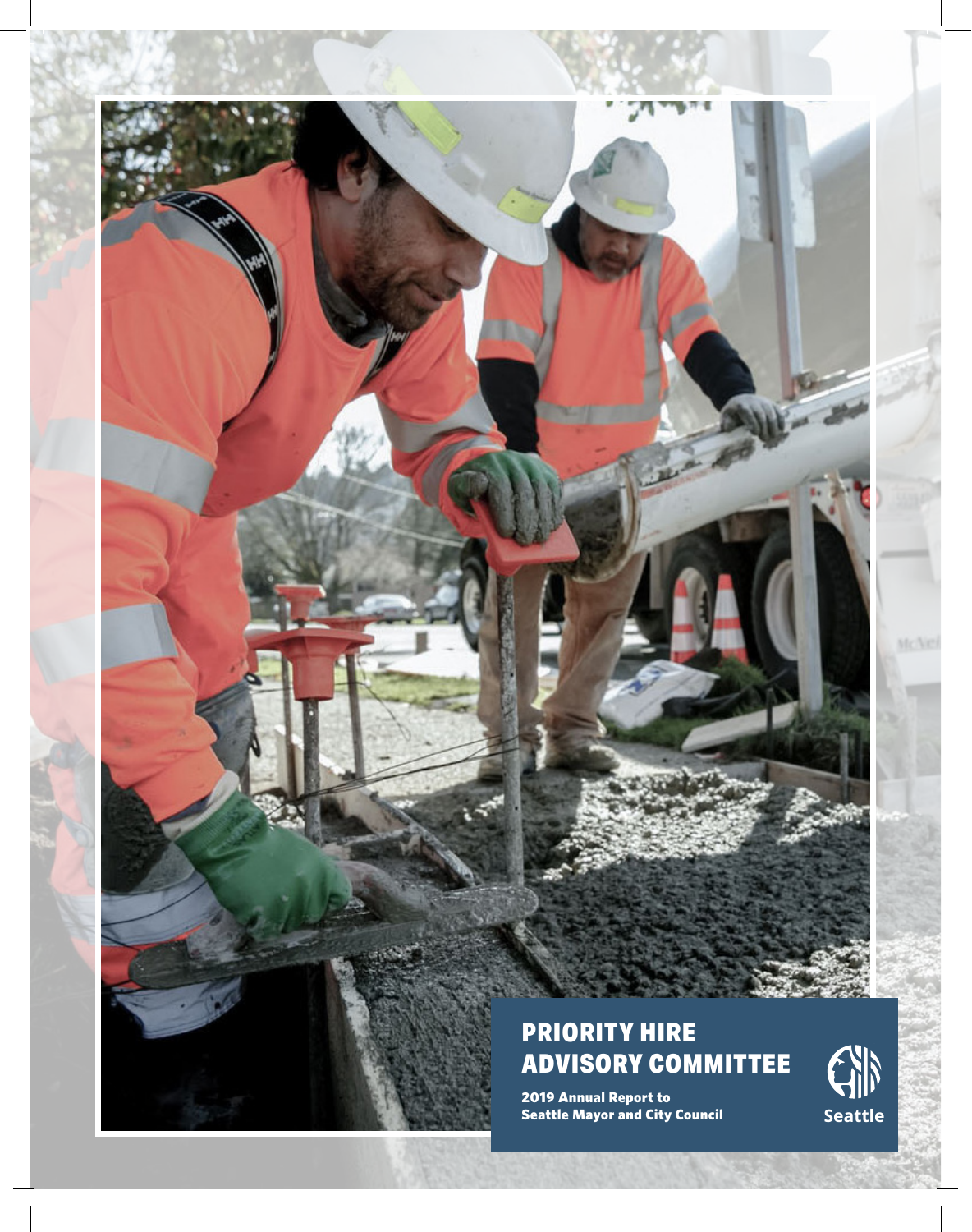## TABLE OF CONTENTS

| Summary of Recommendations for 2019                                        |          |
|----------------------------------------------------------------------------|----------|
| <b>Priority Hire Advisory Committee Introduction</b>                       | 4        |
| Common Good Framework for<br>PHAC Guidance on Priority Hire Implementation | 4        |
| Priority Hire Advisory Committee Year-In-Review                            | 5        |
| <b>Priority Hire Advisory Committee</b><br>2019 Recommendations            | $6 - 10$ |
| Appendices                                                                 |          |

## Priority Hire Action Committee Members

| <b>Community</b><br>Joe Carter<br>Michael Woo<br>Michelle Merriweather<br><b>Training Providers</b><br><b>Rodney Williams</b><br><b>Karen Dove</b><br>Halene Sigmund | Labor<br>Dale Bright<br>Marilyn Kennedy<br><b>Marge Newgent</b><br><b>Technical Advisor</b><br><b>Patrice Thomas</b> |
|----------------------------------------------------------------------------------------------------------------------------------------------------------------------|----------------------------------------------------------------------------------------------------------------------|
| <b>Contractor</b><br>Sonja Forster<br>John Salinas Jr.<br>James Faison<br>Melanie Parrett                                                                            |                                                                                                                      |
| <b>Report submitted by:</b><br><b>Report prepared by:</b>                                                                                                            | <b>W. Tali Hairston</b><br><b>Equitable Development LLC</b><br><b>Stephanie Noren</b>                                |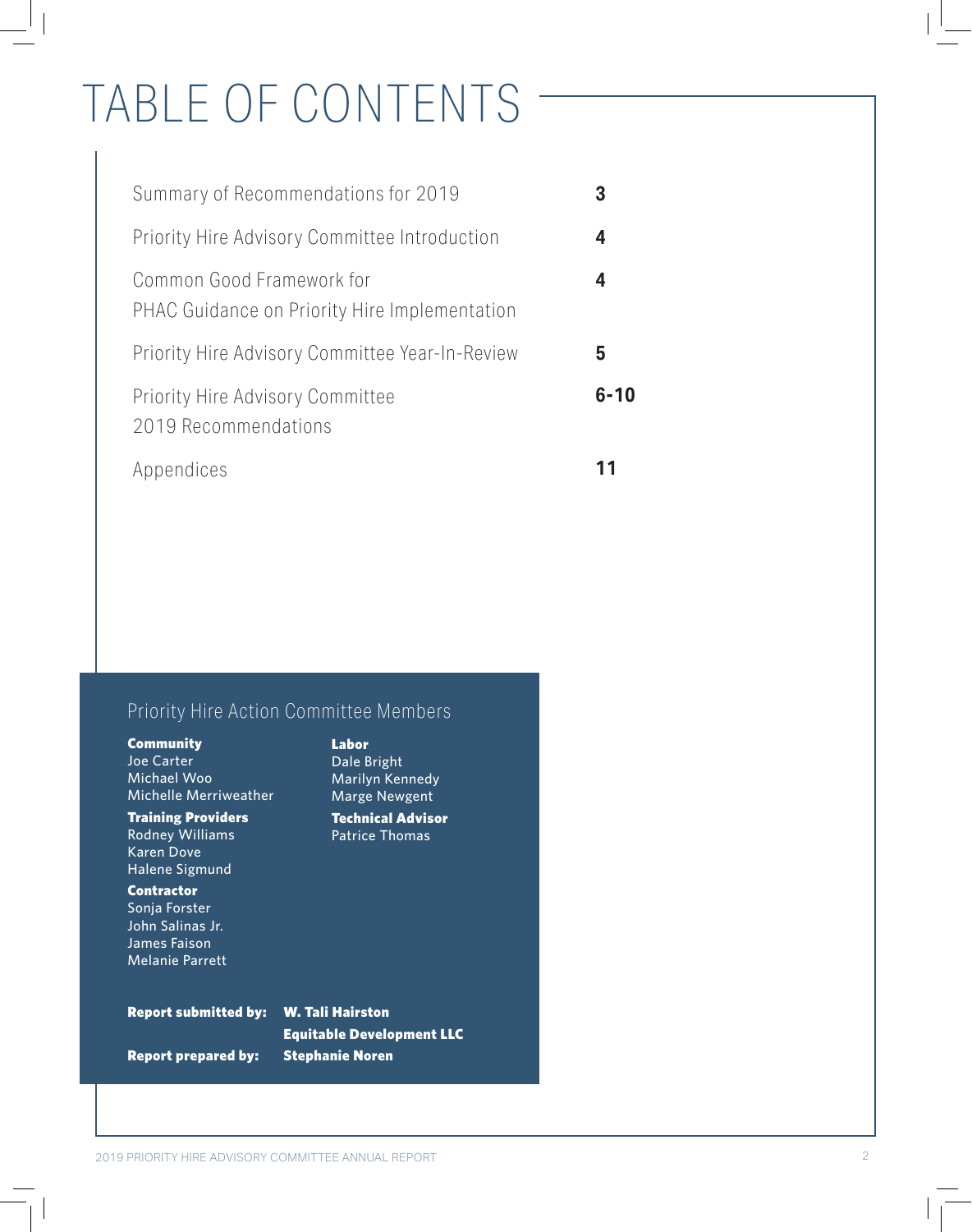## SUMMARY OF 2019 RECOMMENDATIONS

#### **Address language translation needs of the City's diversifying workforce.**

 Assist the construction worker pathway in forming strategies that reduce language as a barrier to employment.

1

2

3

▶ Form a sub-committee to work with the City in creating translated resources specific to the priority hire construction worker pathway.

Resource training programs with technical language assistance tools in different languages.

#### **Explore ways to address and reduce persistent drug use and addiction in the construction industry.**

- Develop a set of strategies aimed at providing direct services through Priority Hire stakeholders.
- $\triangleright$  Provide educational materials on the options for drug use services and resources similar to safety messaging on construction work sites.
- Develop data showing the impact of drug use within the industry, track and evaluate successful strategies.
- $\triangleright$  Promote promising practices within the industry that address apprentice requiring second chance opportunities when possible.

#### **City support national efforts to reduce Driver's License suspensions as a workforce barrier for low-income populations.**

- $\blacktriangleright$  Identify promising practices to increase the driver's relicensing within the construction worker pathway.
- ▶ Advocate for a reduction of driver's license suspensions due to non-payment of court related fees and other similar charges.
- Support opportunities to programmatically encourage sharing relicensing strategies for Priority Hire stakeholders.
- Host workshop on driver relicensing programs and opportunities.

6

5

## △ City provide outreach funds to formerly<br>
incarcerated populations.<br>
→ Support the collaboration of community**incarcerated populations.**

- based organizations that serve formerly incarcerated or within diversion programs.
- ▶ City collaborate and facilitate a network of community-based organizations targeting formerly incarcerated and diversion programs.
- Increase funding of social services (transportation, housing, counseling) to bridge support for the recently incarcerated and employment in the construction industry.
- Fund the technical capacity of communitybased organizations to communicate the types of projects and work opportunities available for the formerly incarcerated.

#### **Good Faith Efforts**

- Contractor submits copies of Craft Employee Request Forms (submitted by the Contractor and/or Subcontractor).
- ▶ Contractor submits copies of good faith letters from the applicable union halls.
- Contractor submits documentation showing that a worker resided in an economically distressed zip code.



▶ PHAC recommends the training approach to Acceptable Work Sites pilot program be provided by a construction training organization and supported by a diversity, equity, and inclusion training consultant subject matter expert.

#### What is the Priority Hire Program?

Priority Hire is a community-initiated program. Priority Hire launched in 2012 when the City ran a pilot project on the Elliott Bay Seawall. In 2015, the City formally established Priority Hire through Seattle Municipal Code (SMC) 20.37.

2019 PRIORITY HIRE ADVISORY COMMITTEE ANNUAL REPORT 3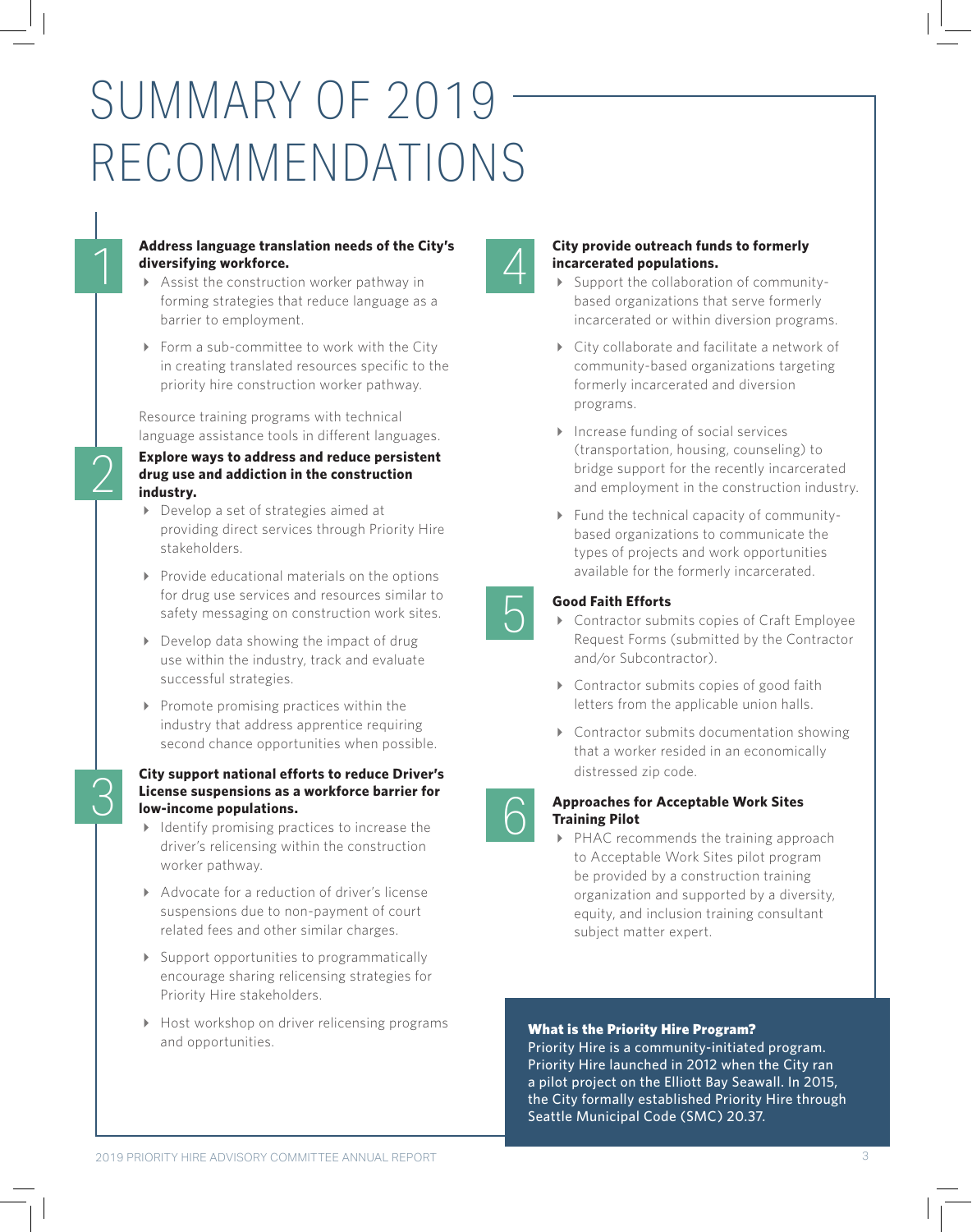# INTRODUCTION

### The City of Seattle's Priority Hire program puts people living in economically distressed communities to work on the City's construction projects.

This annual report of recommendations for Priority Hire is the 2019 submission by the Priority Hire Advisory Committee (PHAC) to the City of Seattle. This section provides a brief look into the work of PHAC for 2019.

The formation of the PHAC was defined in the January 2015 Priority Hire ordinance passed by the City of Seattle to promote construction training and career opportunities for residents in economically distressed areas in Seattle and King County. The ordinance includes:

- Prioritizing construction workers living in economically distressed areas (ZIP codes or communities) on City public works projects over \$5 million, creating access to training and employment within the construction workforce;
- Supporting women and people of color to become part of the trained construction workforce, with opportunities for construction careers;
- Requiring a Community Workforce Agreement to supersede union hiring procedures and create better work environments with safety protections and dispute resolution and grievance processes.

The work of PHAC has continued to engage the challenges faced by Priority Hire stakeholders to develop a diverse worker pathway. The challenges experienced by the stakeholders that make up PHAC, are not new to Priority Hire. Prioritizing construction workers from economically distressed areas, supporting women and people of color, and creating better work site culture, continued to be at the forefront of PHAC engagement. What surfaced in PHAC 2019 was ongoing concerns for what might be described as industry related challenges. And the recommendations in part reflect the questions most impactful to the construction industry. Discussion points included regional affordability for workers,

THIS REPORT IS AN ANNUAL PROGRAMMATIC REVIEW IN RESPONSE TO THE PRIORITY HIRE ORDINANCE (SMC 20.37) AND MAYOR'S OFFICE, CITY COUNCIL AND OTHER STAKEHOLDER INTERESTS.

access to affordable housing within the Priority Hire zip codes, transportation issues, regionalizing diverse worker pathway efforts, and barriers facing recruitment and retention in a more competitive labor environment. These concerns and solutions informed the discussion sections of the PHAC agenda. Efforts were made to ensure each stakeholder group worked to identify and communicate their specific perspectives.

#### Common Good Framework for PHAC Guidance on Priority Hire Implementation

In 2019, PHAC implemented a framework to guide PHAC's facilitation process. The common good approach was designed to ensure PHAC centered its work on 1) developing the diverse worker pathway, and 2) that outcomes were the result of overlapping concerns of the PHAC stakeholder groups. PHAC practiced the common good framework primarily at the beginning of each meeting. As City Purchasing and Contracting (PC) engaged the use of a racial toolkit, findings progressively informed the implementation of the common good framework. In this way, the framework was developed corporately through consensus building of PHAC, and the racial tool kit findings.

Due to unforeseen delays in membership appointment, loss of PHAC participants, and the process for approval of the 2018 Priority Hire Annual Report; PHAC in 2019 experienced challenges with consistent participation and attendance. PHAC addressed participation and attendance concerns, provided opportunities for discussion and changes in participation requirements, and reiterated the need for the four stakeholder groups to fully participate.

The Community stakeholder participants addressed challenges with participation in preparing recommendations for this report. Additional ideas were brought forward and a strategy developed for 2020.

What is the Priority Hire Action Committee's role? PHAC advises the City to support and enhance the successful implementation of Priority Hire so that people living in distressed zip codes, people of color and women are working on City public works jobs. Collaborate across sectors to identify issues and recommendations for equity and the common good.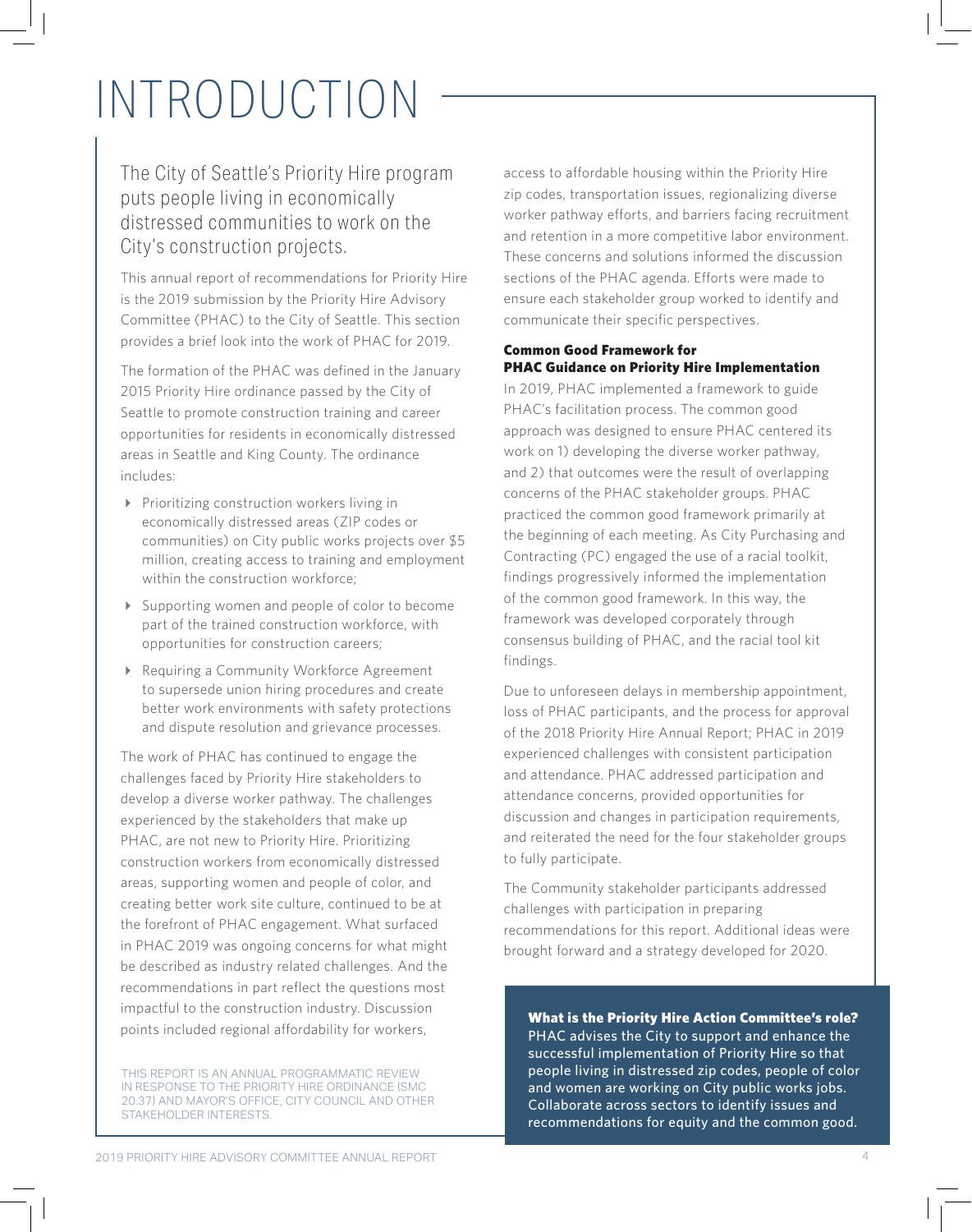#### INTRODUCTION

It is expected that the Community stakeholder group will pursue the development of a community-based caucus and organizing approach for 2020.

#### PHAC Year-In-Review

Since PHAC delivered its first report to the City of Seattle in 2016, with recommendations to the City for furthering Priority Hire goals and ensuring systemic change in 2017 and 2018; efforts in 2019 similarly included systems level analysis by PHAC. PHAC discussed the following subjects within their stakeholder groups and provided feedback. The following are significant conversations important to the development of the 2019 recommendations report.

- **1.** PHAC discussed Priority Hire's annual goal setting and methodology for Priority Hire projects. PC asked the committee to provide feedback on whether the City should increase the Priority Hire requirement for 2019 by 4%, using Community Workforce Agreement (CWA) project's past performance. PHAC developed the recommendation that the city should increase the requirements for 2019 by 4% using CWA project's past performance.
- **2.** PHAC discussed two potential training approaches being considered for Acceptable Work Sites (AWS) and provided feedback on the AWS program; a program that ensures contractors are trained to meet the City's expectation on harassment, bullying, racism, and discrimination. PHAC developed the recommendation that a training consultant should support the development of the curriculum and training and support the training to the contractor when needed.
- **3.** PHAC reviewed the construction workforce diversity performance on CWA projects. PHAC discussed WMBE utilization on CWA projects versus non-CWA projects and the increase of utilization on non-CWA projects versus CWA projects. PHAC discussed how PC is using the racial equity toolkit process to better understand how PC can increase WMBE utilization in public works and CWA projects with stakeholder input, including PHAC. PHAC provided feedback aimed to address WMBE involvement on Priority Hire projects. PHAC suggested the City conduct an analysis amongst an

array of contractors to identify WMBE contractors working on multiple CWA projects. After facilitating further feedback in small group discussions, information for consideration was discussed with no recommendation developed.

- **4.** PHAC discussed Good Faith Effort and the Priority Hire requirements for journeyman, apprentice hours, and preferred entry. Opportunities that impact the Good Faith Effort on the contractor's ability to meet or exceed Priority Hire requirements were identified. PHAC met in stakeholder groups and developed feedback for the city. Stakeholder groups were then able to review each other's feedback, develop questions, and share with the full committee. Significant information was collected and provided back to the city, with no recommendation developed.
- **5.** The diverse construction worker pathway development was introduced as a way of thinking about workforce development from a racial equity perspective. PHAC regularly separated into stakeholder groups to reflect and respond to questions, as well as form new questions for the committee's consideration. Based upon PHAC feedback a shared understanding of the overlapping concerns and interests were adopted. This process continued to center the most vulnerable workers within the worker pathway with possible recommendations developed based on a shared understanding of the problems, barriers, and challenges facing those most impacted. PHAC meetings in September, November, and December were used to form a set of recommendation ideas, from which agreed upon recommendations were carried forward to this report.

PHAC has achieved meaningful, lasting results Since 2013, workers from economically distressed neighborhoods brought home \$21 million in wages, which is \$10 million more than they would have earned without Priority Hire. African Americans, other workers of color and women increased their share of hours. Investments in preparatory training and career navigation programs have launched construction careers for 416 residents of economically distressed areas, women and people of color.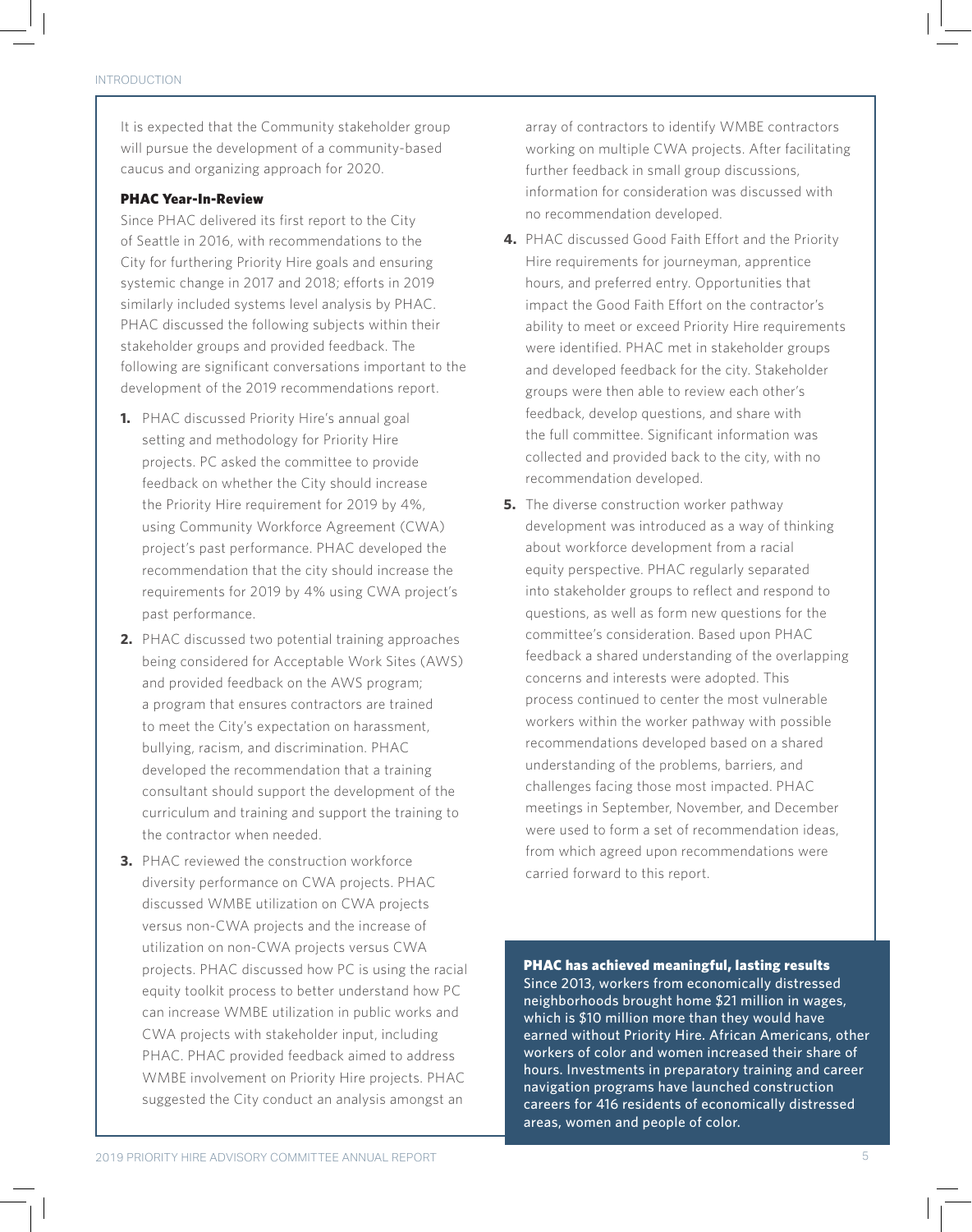## 2019 PHAC RECOMMENDATIONS

## Reaching Target Populations of Priority **Hire**

**Goal:** Adequate/effective outreach and recruitment from Priority Hire ZIP codes

#### Recommendation

PHAC recommends that city address the language translation needs of the city's diversifying work force.

As the city and region continue to diversify, there are opportunities to do outreach and recruitment for English language learners. PHAC recommends the city address language translation needs of the city's diversifying workforce. Within the economically distressed zip codes are immigrant communities seeking opportunities to join the workforce. In targeting these communities for outreach and recruitment the construction worker pathway must actively pursue addressing language translation needs within the system.

Job site safety material must be available in diverse languages to ensure safety. PHAC believes safety concerns are real and will need to be addressed. Furthermore, PHAC discussed the lack of data available on the impact outreach and recruitment can have, and the lack of awareness on current programs that address English language learning in the construction industry

Therefore, PHAC recommends the city assist in forming strategies that ensure language is not a barrier to employment opportunities on city projects. By providing multilingual posters for job sites and translating basic safety documents and postings, both safety issues and barriers for all workers to perform well are addressed. One way the city can accomplish this is by networking current language service programs with stakeholders.

Formation of a PHAC sub-committee work group to

- **1.** Form a list of current resources,
- **2.** Assess if the current resources meet the need,
- **3.** Propose new resources to fill the gap in services.

PHAC identified the need for a technical language assistance tool. This tool would provide important construction specific language in a variety of languages and be available to the construction industry. According to PHAC, a type of open source technical language tool may be useful for the industry at large.

#### Recommendation

### PHAC recommends the city explore ways to address and reduce persistent drug use and alcohol addiction.

PHAC discussed the use of drugs and the prevalence of alcohol addiction in the construction industry. A shared understanding formed of the overall negative impact and the different ways the industry manages drug and alcohol issues. Without one way of managing the use of drugs and alcohol PHAC discussed a variety of problems and solutions. For example, there are those who provide second chance opportunities and there are those with a no tolerance policy. Therefore, PHAC recommends the city explore ways to address and reduce persistent drug use and alcohol addiction.

PHAC recommends developing strategies that provide direct services to Priority Hire stakeholders. These strategies will need to inform contractors and community-based organizations on the options for services and resources.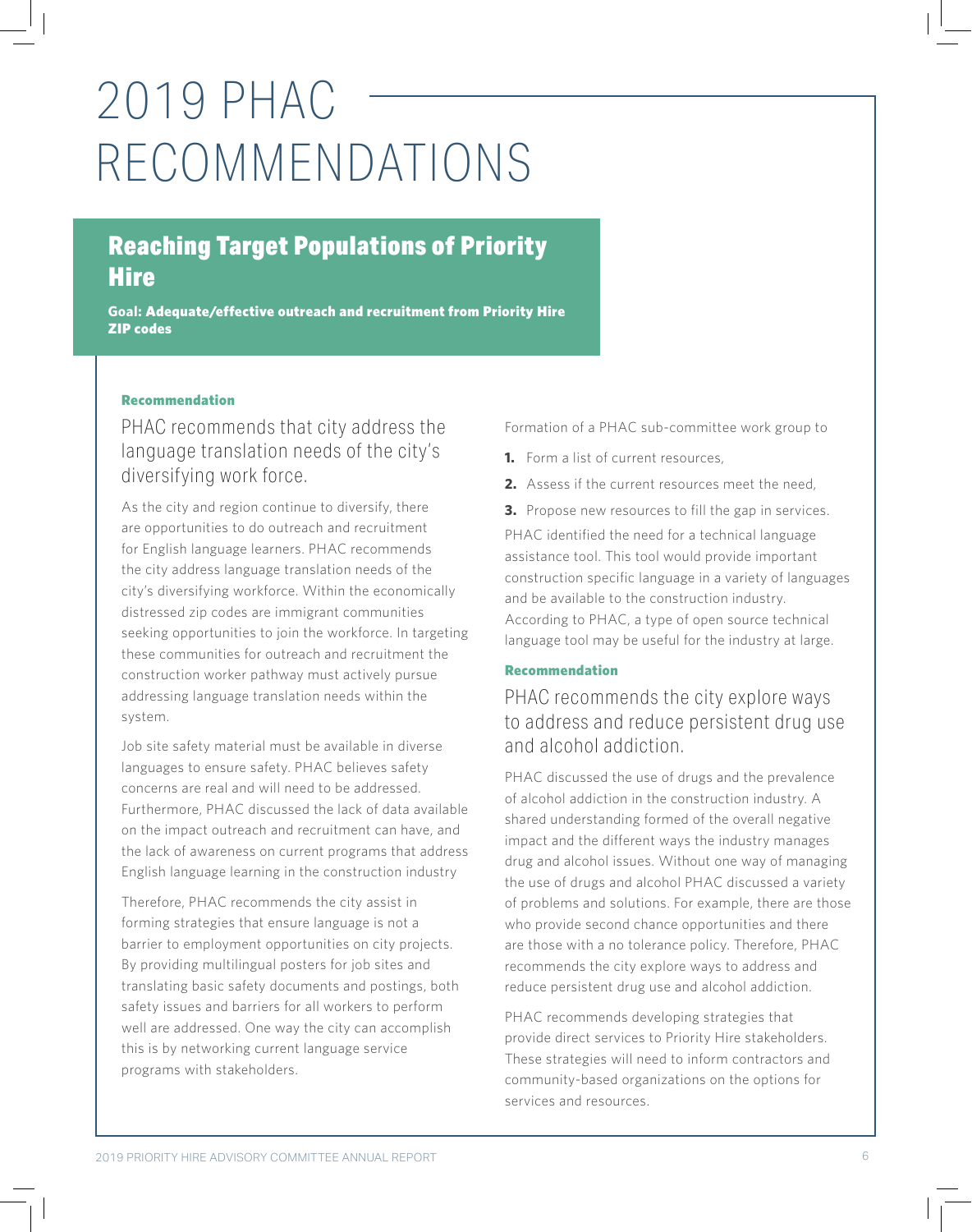PHAC advises the city collect data on the impact of drug use in the construction industry to inform PHAC's continued work on this issue. PHAC will be able to better advise the city on the issues and challenges facing the recruitment and retention of those with drug and alcohol addictions.

#### Recommendation

### PHAC recommends the city support regional and national efforts to reduce Driver's License suspensions as a work force barrier for low income populations.

PHAC discussed the ramifications of workers unable to drive due to suspended licenses. Discussions included how insurance companies make it difficult for contractors to hire employees unable to drive due to a suspended license. Other licensing challenges included local, regional, and national movements working to ensure employment is not hindered by the loss of licensure due to non-violent offenses, the inability to pay court fees, tickets, or other related issues. For many low income workers, the inability to retain their driver's license may hinder their ability to gain or retain employment. A goal for Priority Hire is retention of workers into different jobs for a construction company. The inability to drive makes retention more unlikely. Additionally, traffic congestion and public transportation challenge many workers who carry tools from job to job. PHAC realizes many of the licensing issues are larger in-scope than is within the purview of PHAC, and the city. But, retaining those who lose their driver's license is something the community is concerned about.

The PHAC recommendation is for the city to support regional and national efforts to reduce driver's license suspensions for non-violent offenses and the inability to pay court related fees, tickets, and similar restrictions. The Community stakeholder group is concerned the use of driver's license suspensions is being used to exclude low-income communities of color. Therefore, identifying promising practices to 1) reduce the use of driver's license suspensions, and 2) improve opportunities for relicensing for those with construction jobs or otherwise gainful employment.

PHAC agreed the city can serve as a collaborator and provide cross-sector advocacy for the reduction of driver's license suspension issues. Largely informed by the community stakeholder group, advocacy is an important practice for those who lose their license due to lack of an ability to pay court related fees. Supporting opportunities to programmatically collaborate and network community stakeholders is important to removing barriers to employment. Networking organizations through PHAC may serve as a model for furthering regional partnerships, as well. PHAC discussed using networking sessions to help identify the "how to's" of relicensing efforts as a work force issue.

#### How does PHAC intersect with City operations?

The Department of Finance and Administrative Services, through City Purchasing and Contracting (PC), implements, oversees and enforces the Priority Hire program. PC approaches this work in alignment with the principles of the City's Race and Social Justice Initiative to address racial disparities and achieve equity in Seattle.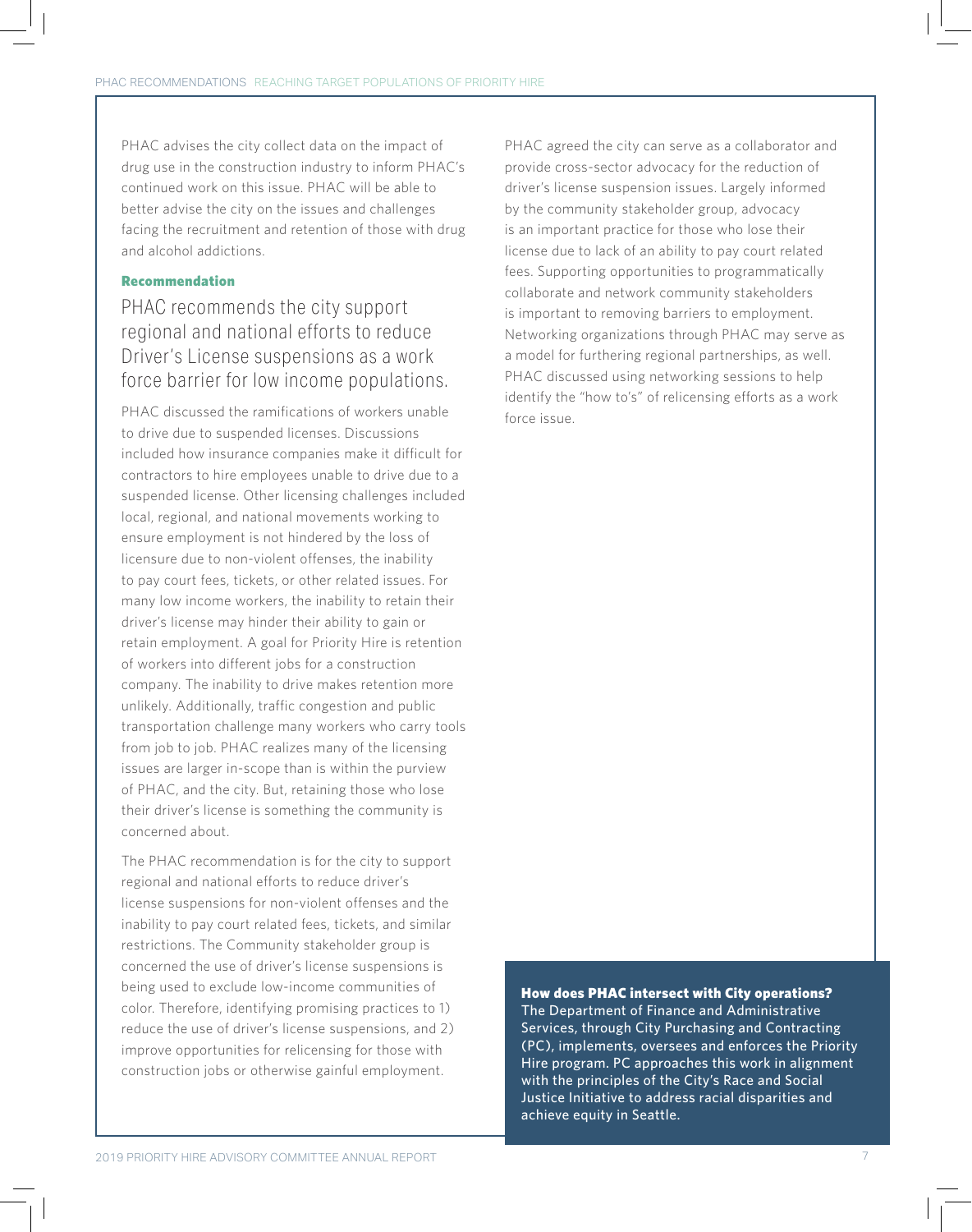## Sufficient Training and Support Services

Goal: Sufficient pre-apprenticeship graduates to meet projected demand; Increased pre-apprentice/apprentice trainee retention; Service providers adequately connect people to training, jobs & support services.

#### Recommendation

#### PHAC recommends the city provide targeted outreach supports to formerly incarcerated populations.

PHAC discussed whether the Priority Hire pipeline was engaging the formerly incarcerated community of our region, if there was available data on employment in the construction industry of the this population, and how might PHAC advise the city on a recommendation that address gaps in service to that population for the construction industry. Gainful employment of the formerly incarcerated is important to reducing recidivism. PHAC agreed it is important for service providers to sufficiently connect the formerly incarcerated to construction training and jobs. There were discussions related to the types of jobs available to those with felony records on City projects. Yet, there are opportunities to recruit, train, and connect formerly incarcerated individuals on City projects. The recommendation is for the city to lead efforts to increase the support services for those providers who target formerly incarcerated individuals for construction jobs.

By supporting the collaboration of communitybased organizations that serve current and formerly incarcerated individuals or those within diversion programs; the City can put more individuals into good paying jobs. PHAC believes the city can serve as a collaborator to facilitate a network of communitybased organizations that target outreach supports to formerly incarcerated individuals and diverted young adults. An increase in funding social services to address the lack of transportation, housing, and counseling/therapy were mentioned as a needed tool for community-based organizations and training partners. PHAC agreed it is important for communitybased organizations and training partners to be able to communicate accurate information on the types of projects/job sites those with criminal records can work. Discussions revealed stakeholders are unclear what is possible for how each stakeholder plays a role. If the city can provide accurate information at the leading edge i.e. community-based organizations and training partners, workers can be equipped with correct information early in the process.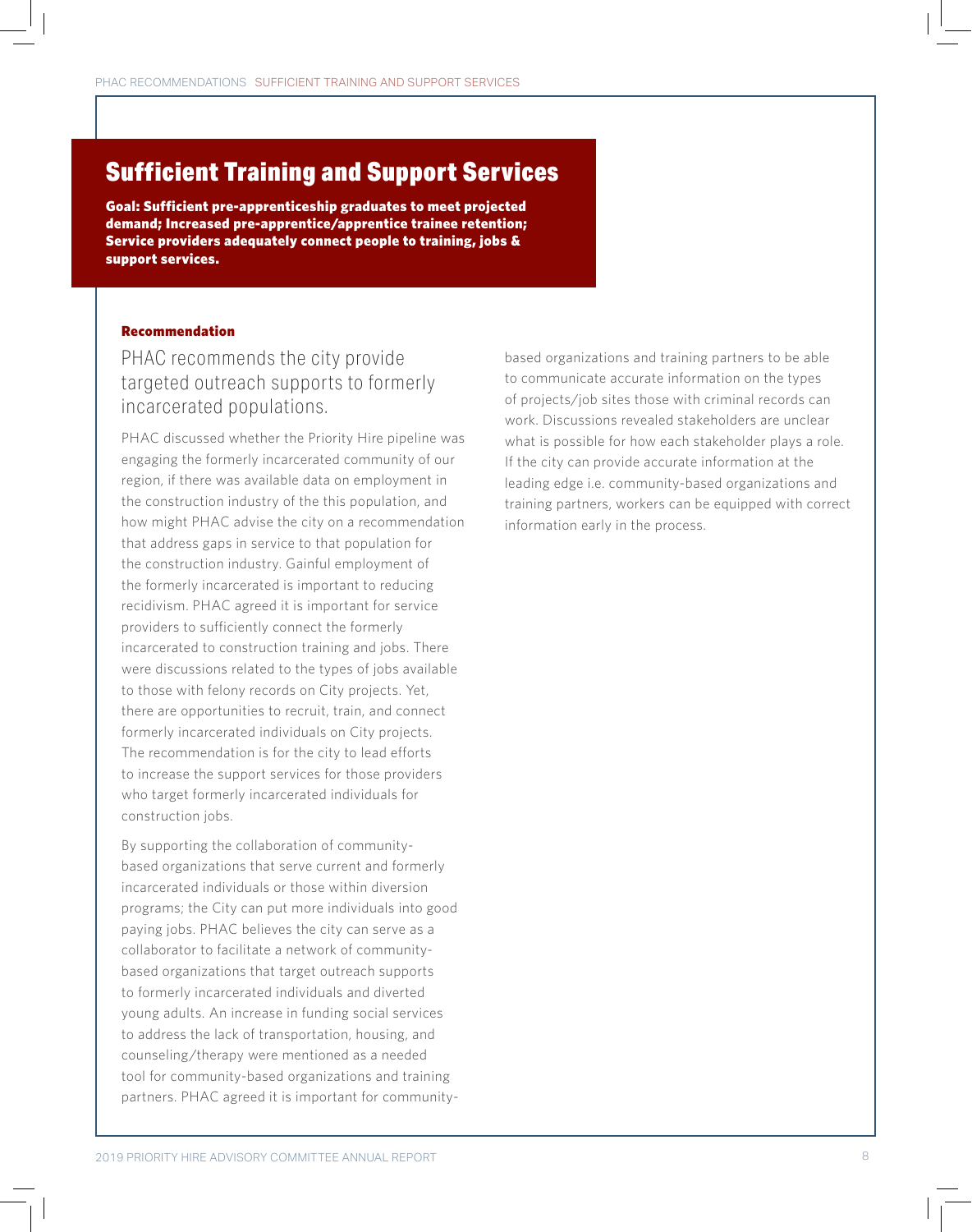## On the Job Compliance

Goal: Priority Hire workers have an equitable opportunity to gain meaningful experience on job site; Priority Hire workers retained by contractor after project completion; Increased compliance by noncompliant contractors.

#### Recommendation

#### PHAC recommends contractors receive credit for good faith efforts.

PHAC recommends the city consider good faith efforts when Priority Hire workers are not available. PHAC discussed the issues, developed the wording and brought forward a set of considerations for further consideration. The language and process were developed and clarified over several sessions. PHAC provided advice and guidance on what should be considered as good faith efforts for workforce hiring requirements. The following is in part the outcome of their work.

- **Contractor submits copies of Craft Employee Request Forms submitted by the Contractor and/ or Subcontractors** to the applicable union halls requesting new dispatches for Priority Workers and/or preferred entry apprentices AND written documentation showing that the requests were not filled with Priority Workers and/or preferred entry apprentices. Copies of emails between the Contractor or Subcontractors and applicable union halls showing that new dispatches for Priority Workers and/or preferred entry apprentices were requested may be considered in lieu of the Craft Employee Request Form.
- **Contractor submits copies of good faith letters from the applicable union halls** acknowledging that the Contractor or Subcontractors requested new dispatches for Priority Workers and/or preferred entry apprentices, but the requested workers were unavailable at that time.
- **Contractor submits documentation showing that a worker resided in an Economically Distressed ZIP Code** identified in CWA Attachment B at the date of dispatch, but later moved to a ZIP code not in CWA Attachment B. The Contractor or

Subcontractor must notify PC of the employee name and date their address changed.

- **Written documentation notifying PC of discharge or layoff of a Priority Worker and/or preferred entry apprentice.** Contractor or Subcontractors must also provide a copy of the Craft Employee Request Form showing the Contractor or Subcontractor tried to replace the discharged worker with another Priority Worker and/or preferred entry apprentice, but the applicable union hall did not have Priority Workers and/or preferred entry apprentices available at the date of the request.
- **Copies of emails between the Contractor or Subcontractors and applicable Pre-Apprentice Training Program staff or Job & Training Advisor showing efforts to hire preferred entry apprentices** (see CWA Article XV, Section 3), but such workers were not available at the date of the request.
- **Other documented substantive efforts to hire and retain Priority Workers and preferred entry apprentices** as approved by the Director or their designee.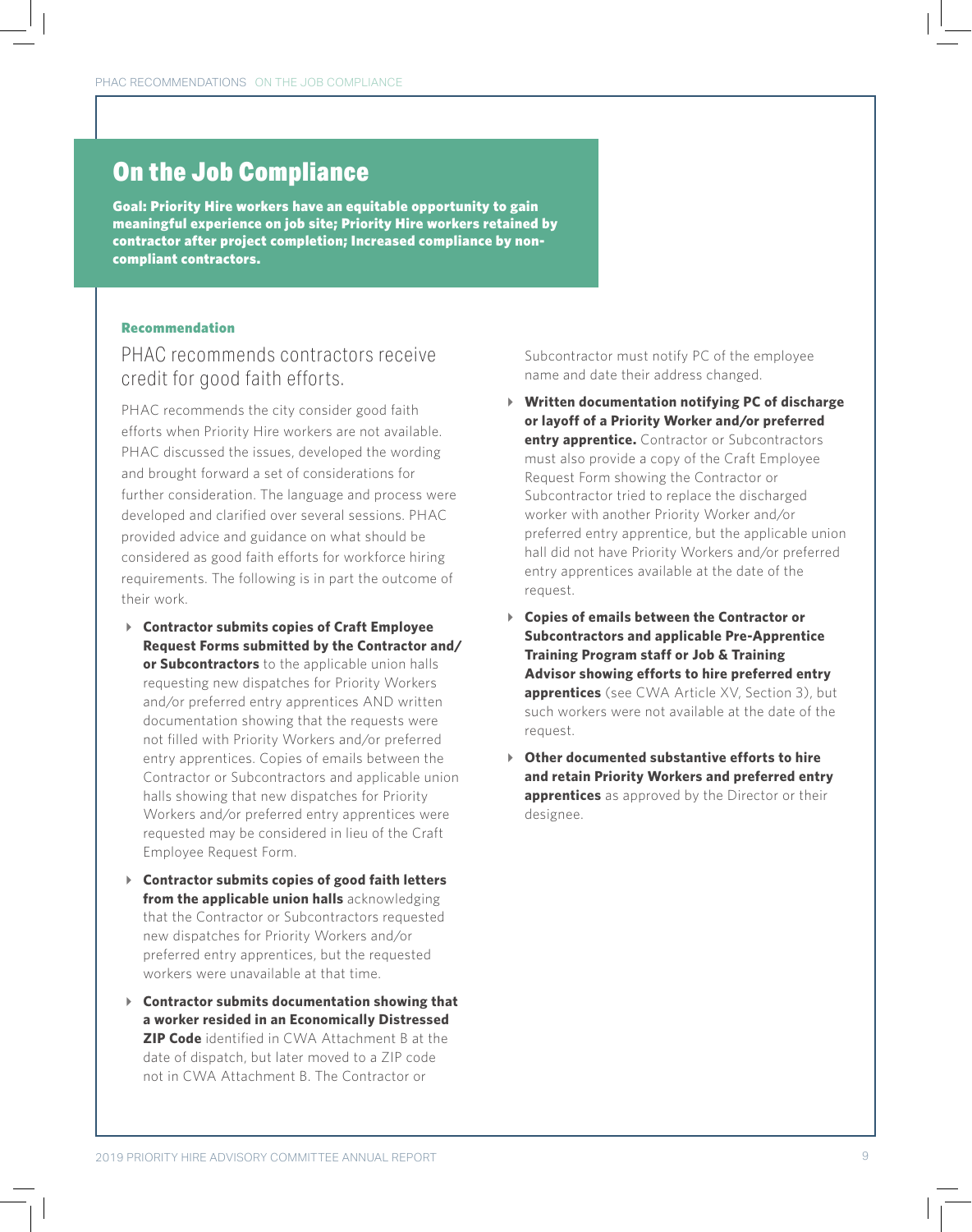### Job Assignment

Goal: Culture change on the job site resulting in equitable treatment; Contractors meet/exceed Priority Hire goals and requirements; Contractor's "core" employees reflective of Priority Hire target population; Increased number of Priority Hire workers with prior construction experience in family-sustaining construction careers.

#### Recommendation

PHAC recommends that the Acceptable Work Sites Training pilot be conducted by a construction training organization and supported by a subject matter expert for the development and implementation of the Acceptable Work Sites program.

PHAC developed a consensus on the training plan for the Acceptable Work Site (AWS) Program. The training approach allows the training to be delivered by those in the industry and for the training to focus on job site culture change. It was agreed by PHAC that the messaging would be better received by a construction training organization, with training curriculum and workshop facilitation technical assistance provided by a subject matter expert. Additionally, PHAC discussed the value of both the construction training organization and the technical assistance, and requested status updates and further evaluation of the AWS program.

## Regional Collaboration for Priority Hire

Goal: Collaborate regionally to diversify the construction workforce for public projects

#### Recommendation

PHAC did not develop a recommendation for this Priority Hire goal.